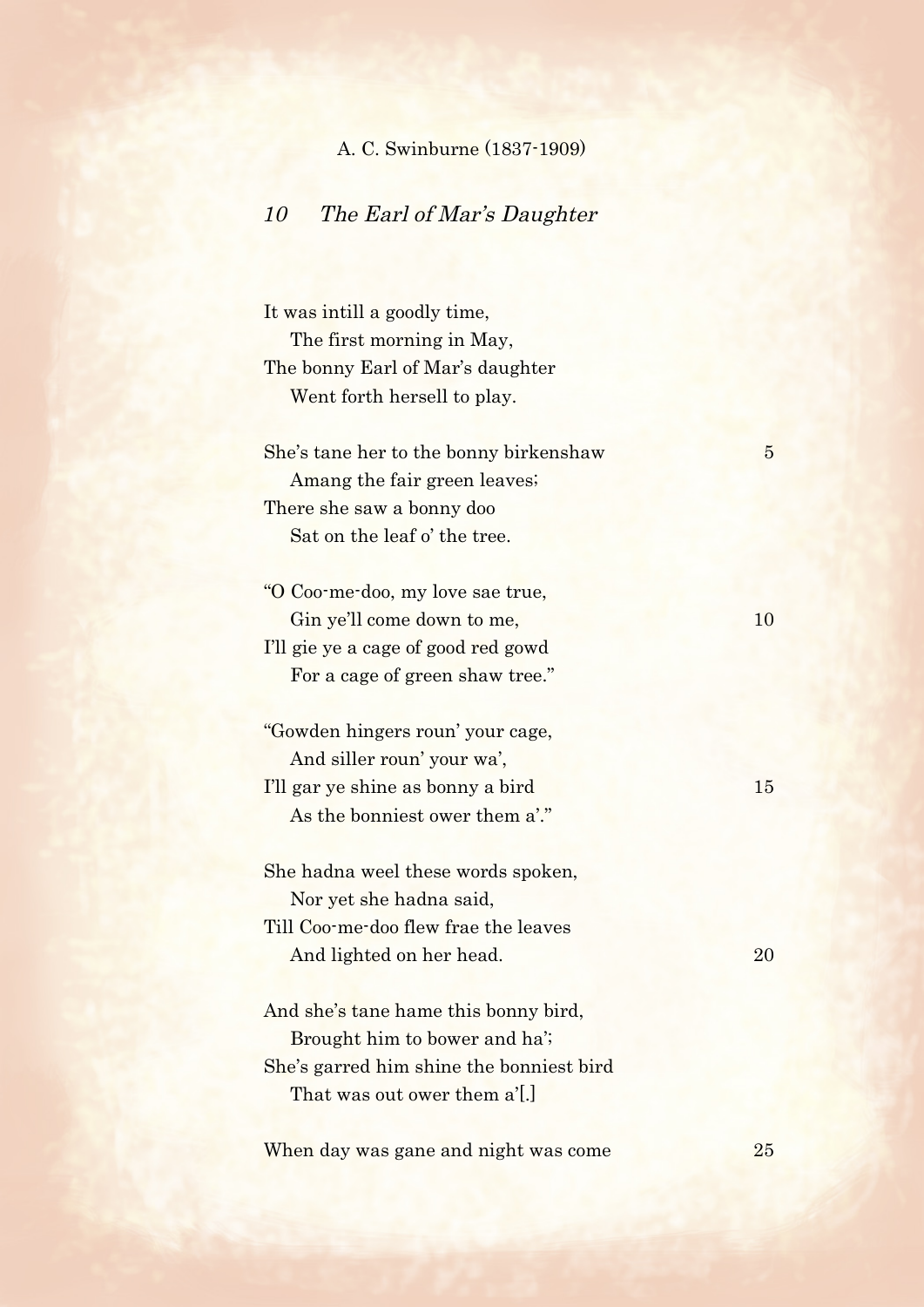In ae chamber they were that tide; And there she saw a goodly young man Stood straight up at her side.

"How cam ye in my bower-chamber, For sair it marvels me, 30 For the bolts are made o' the good red gowd And the door-shafts of a good tree."

"O haud your tongue now, May Janet, And of your talking let me be; Mind ye not on your turtle-doo 35 That ye brought hame wi' ye?"

"O whatten a man are ye," she said, "Fu' sair this marvels me; I doubt ye are some keen warlock That wons out ower the sea." And the search  $40$ 

"O come ye here for ills?" she says, "Or come ye for my good? I doubt ye are some strong warlock That wons out ower the flood."

"My mither is lady of strange landis 45 Stand far out ower the sea; She witched me to a birdie's shape For the love of your body."

"My mither is queen of the witch-landis Lie baith to north and south; 50 She witched me to a birdie's body For the love of your goodly mouth."

"She can well of witches' work, She maketh baith mirth and meen; She witched me to a little bird's body 55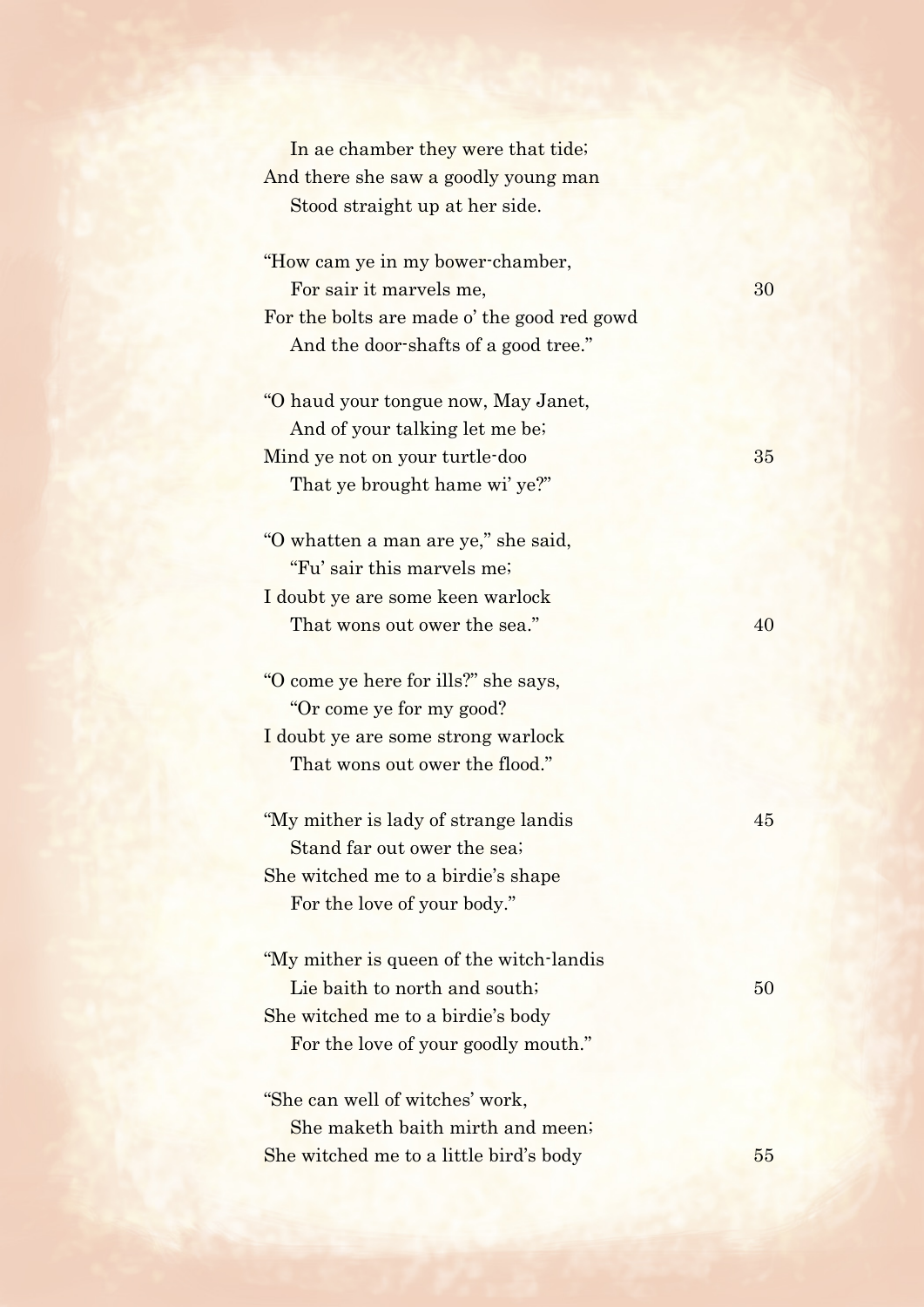| For the love of your twa grey een."      |    |
|------------------------------------------|----|
| "It was a' for your yellow hair          |    |
| That I cam ower the sea;                 |    |
| And it was a' for your bonny mouth       |    |
| I took sic weird on me."                 | 60 |
| "O Coo-me-doo, my love sae true,         |    |
| Nae mair frae me ye'se gae.              |    |
| The stanes shall fleet on the wan waters |    |
| Before we twain be twey."                |    |
| "O Coo-me-doo, my love sae true,         | 65 |
| It's time we were abed."                 |    |
| "O weel for you, my ain sweet thing,     |    |
| It's be as ye have said."                |    |
| Then he's dwelt in her bower-chamber     |    |
| Fu' six lang years and ane,              | 70 |
| And seven fair sons she's borne to him.  |    |
| Fairer was there never nane.             |    |
| The first bairn she's borne to him       |    |
| He's tane him ower the sea;              |    |
| He's gien it to his auld mither,         | 75 |
| Bade well-nourished it should be.        |    |
| The seventh bairn she's borne to him,    |    |
| He's tane him frae his make;             |    |
| He's gien it to his auld mither,         |    |
| Bade nourice it for his sake.            | 80 |
| And he's dwelt in her bower-chamber      |    |
| Fu' six years thro' and three;           |    |
| Till there is comen an auld grey knight  |    |
| Her wed-lord for to be;                  |    |
| She had nae will to his gowden gifts     | 85 |